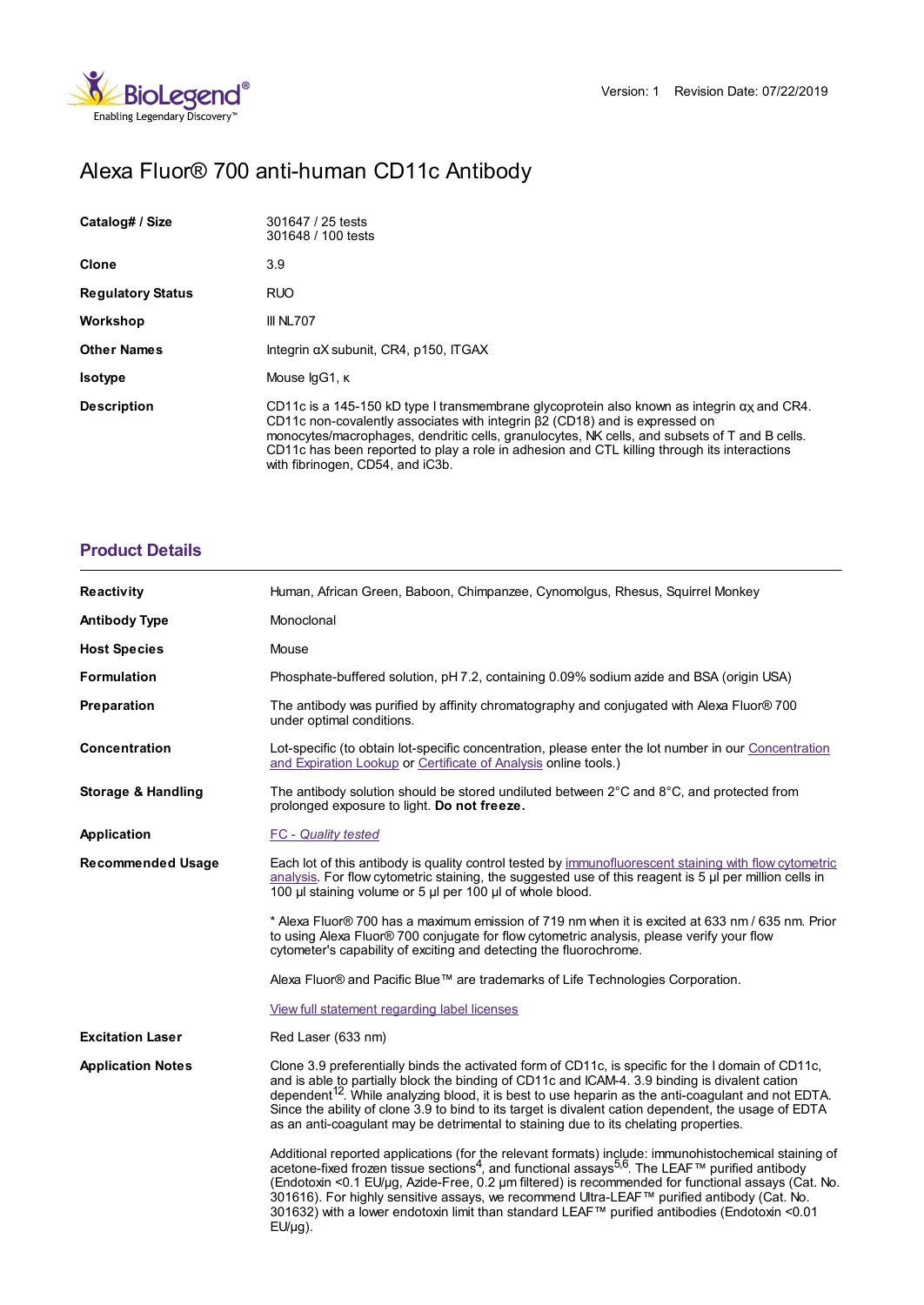#### **Application References**

- 1. Schlossman S, *et al.* Eds. 1995. Leucocyte Typing V. Oxford University Press. New York.
- 2. Knapp W, *et al.* 1989. Leucocyte Typing IV Oxford University Press. New York.
- 3. McMichael A, *et al.* Eds. 1987. Leucocyte Typing III Oxford University Press. New York.
- 4. Vainer B, *et al.* 2000. *Am. J. Surg. Pathol.* 24:1115. (IHC)
- 5. Ottonello L, *et al.* 1999. *Blood* 93:3505.
- 6. Metelitsa LS, *et al.* 2002. *Blood* 99:4166.
- 7. Sadhu C, *et al.* 2007. *J. Leukoc. Biol.* doi:10.1189/jlb.1106680. [PubMed](http://www.ncbi.nlm.nih.gov/pubmed/17389580")
- 8. Ihanus E, *et al.* 2007. *Blood* 109:802-810.
- 9. Gurer C, *et al.* 2008. *Blood* 112:1231. [PubMed](http://www.ncbi.nlm.nih.gov/pubmed/18519810)
- 10. Asai A, *et al.* 2009. *J. Lipid Res.* 50:95. [PubMed](http://www.ncbi.nlm.nih.gov/pubmed/19114730) 11. Yoshino N, *et al.* 2000. *Exp. Anim. (Tokyo)* 49:97. (FC)
- 12. Sadhu C, *et al.* 2008. *J. Immunoass. Immunoch.* 29:42. (FC)
- 

**RRID** AB 2819922 (BioLegend Cat. No. 301647) AB\_2819923 (BioLegend Cat. No. 301648)

### **[Antigen](https://www.biolegend.com/nl-be/products/alexa-fluor-700-anti-human-cd11c-antibody-18121?pdf=true&displayInline=true&leftRightMargin=15&topBottomMargin=15&filename=Alexa Fluor%EF%BF%BD%EF%BF%BD 700 anti-human CD11c Antibody.pdf#antigenDetails) Details**

| <b>Structure</b>          | Integrin, type I transmembrane glycoprotein, associates with integrin $\beta$ (CD18), 145-150 kD                              |
|---------------------------|-------------------------------------------------------------------------------------------------------------------------------|
| <b>Distribution</b>       | Myeloid, dendritic cells, NK cells, B cells and T cell subsets                                                                |
| <b>Function</b>           | Adhesion, CTL killing                                                                                                         |
| Ligand/Receptor           | CD54, fibrinogen, iC3b, ICAM-1, ICAM-4                                                                                        |
| <b>Cell Type</b>          | Dendritic cells, NK cells, B cells, T cells, Neutrophils, Tregs                                                               |
| <b>Biology Area</b>       | Cell Adhesion, Cell Biology, Immunology, Innate Immunity, Neuroscience, Neuroscience Cell<br>Markers, Costimulatory Molecules |
| <b>Molecular Family</b>   | Adhesion Molecules, CD Molecules                                                                                              |
| <b>Antigen References</b> | 1. Petty H. 1996. Immunol. Today 17:209.<br>2. Springer T. 1994. Cell 76:301.<br>3. Ihanus E. et al. 2007. Blood 109:802-810. |
| Gene ID                   | 3687                                                                                                                          |

## **Related [Protocols](https://www.biolegend.com/nl-be/products/alexa-fluor-700-anti-human-cd11c-antibody-18121?pdf=true&displayInline=true&leftRightMargin=15&topBottomMargin=15&filename=Alexa Fluor%EF%BF%BD%EF%BF%BD 700 anti-human CD11c Antibody.pdf#productRelatedProtocols)**

Cell Surface Flow [Cytometry](https://www.biolegend.com/protocols/cell-surface-flow-cytometry-staining-protocol/4283/) Staining Protocol

#### **Other [Formats](https://www.biolegend.com/nl-be/products/alexa-fluor-700-anti-human-cd11c-antibody-18121?pdf=true&displayInline=true&leftRightMargin=15&topBottomMargin=15&filename=Alexa Fluor%EF%BF%BD%EF%BF%BD 700 anti-human CD11c Antibody.pdf#productOtherFormats)**

FITC anti-human CD11c, PE anti-human CD11c, Purified anti-human CD11c, PE/Cyanine7 anti-human CD11c, PE/Cyanine5 antihuman CD11c, Biotin anti-human CD11c, APC anti-human CD11c, Alexa Fluor® 488 anti-human CD11c, Alexa Fluor® 647 antihuman CD11c, Pacific Blue™ anti-human CD11c, PerCP/Cyanine5.5 anti-human CD11c, Brilliant Violet 421™ anti-human CD11c, Brilliant Violet 711™ anti-human CD11c, Ultra-LEAF™ Purified anti-human CD11c, Brilliant Violet 510™ anti-human CD11c, Brilliant Violet 605™ anti-human CD11c, Brilliant Violet 650™ anti-human CD11c, Purified anti-human CD11c (Maxpar® Ready), PE/Dazzle™ 594 anti-human CD11c, Brilliant Violet 785™ anti-human CD11c, Alexa Fluor® 700 anti-human CD11c, APC/Fire™ 750 anti-human CD11c

#### **Product Data**